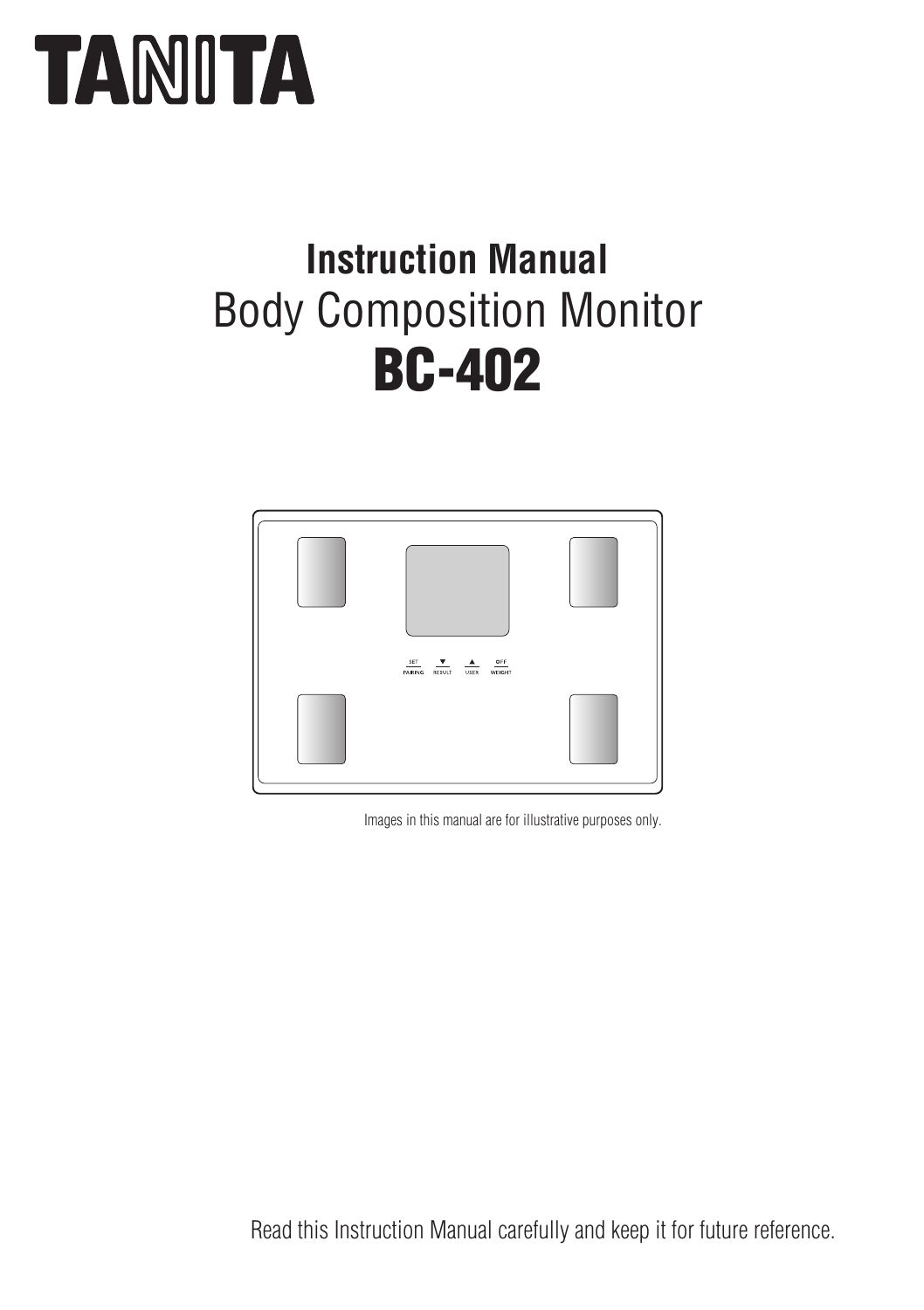## **Table of Contents**

| 11 |
|----|
| 12 |
| 14 |
| 16 |
| 16 |
| 16 |
| 16 |
| 17 |
|    |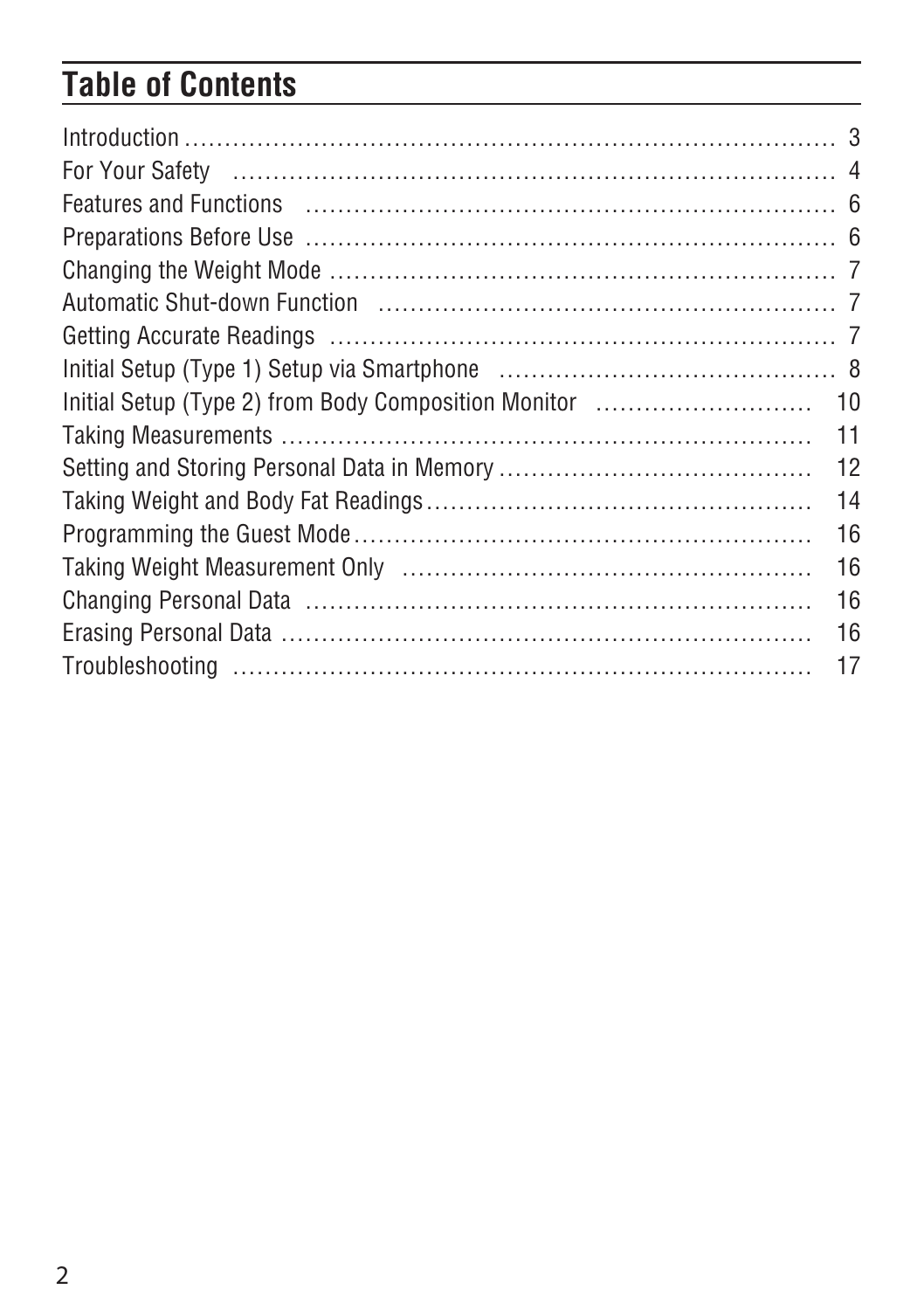### **Introduction**

Thank you for selecting a TANITA Body Composition Monitor. This monitor is one in a wide range of home healthcare products produced by TANITA.

This Instruction Manual will guide you through the setup procedures and outline the key features. Please keep it handy for future reference. Additional information on healthy living can be found on our website www.tanita.asia.

TANITA products incorporate the latest clinical research and technological innovations. All data is monitored by our TANITA Medical Advisory Board to ensure accuracy.

**Note:** Read this Instruction Manual carefully and keep it handy for future reference.

### **Safety Precautions**

Note that people with an electronic medical implant, such as a pacemaker, should not use a Body Composition Monitor as it passes a low-level electrical signal through the body, which may interfere with its operation.

Pregnant women should use the weight function only. All other functions are not intended for pregnant women.

Do not place this monitor on slippery surfaces such as a wet floor.

### **Important Notes for Users**

This Body fat monitor is intended for adults and children (ages 5 – 17) with inactive to moderately active lifestyles and adults with athletic body types.

**TANITA defines "athlete" as a person involved in intense physical activity of approximately 12 hours per week and who has a resting heart rate of approximately 60 beats per minute or less. TANITA's athlete definition includes "lifetime of fitness" individuals who have been fit for years but currently exercise less than 12 hours per week. The body fat monitor function is not intended for pregnant women, professional athletes or bodybuilders.** Recorded data may be lost if the unit is used incorrectly or is exposed to electrical power surges. TANITA takes no responsibility for any kind of loss caused by the loss of recorded data.

TANITA takes no responsibility for any kind of damage or loss caused by these units, or any kind of claim made by a third person.

**Note:** Body fat percentage estimates will vary with the amount of water in the body, and can be affected by dehydration or overhydration due to such factors as alcohol consumption, menstruation, illness, intense exercise, etc.

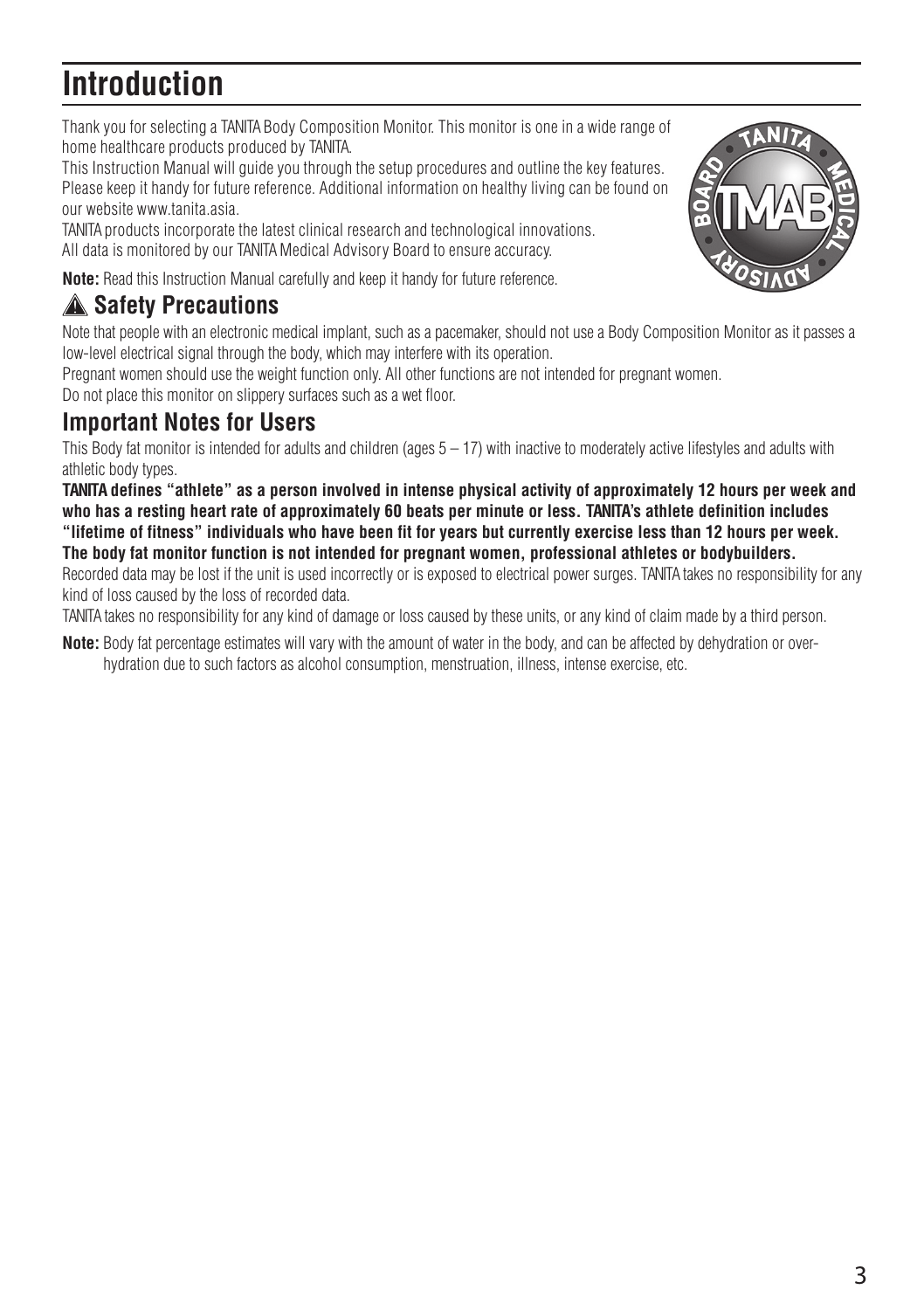### **For Your Safety**

**This section explains precautionary measures to be taken to avoid injury to the users of this device and others, and to prevent damage to property. Please familiarise yourself with this information to ensure safe operation of this equipment.**

| $\land$ Warning  | Failure to follow instructions highlighted with this mark could result in death or severe injury.          |
|------------------|------------------------------------------------------------------------------------------------------------|
| <b>A</b> Caution | Failure to follow instructions highlighted with this mark could result in injury or damage to<br>property. |
| Prohibited       | This mark indicates actions that are prohibited.                                                           |
| D<br>Required    | This mark indicates instructions that must always be followed.                                             |

# Warning

| Prohibited | This monitor must not be used by people with pacemakers or other medical implants.<br>This monitor passes a weak electrical current through the body which could interfere with and cause the malfunction of electrical medical implants,<br>resulting in serious harm to the user. |
|------------|-------------------------------------------------------------------------------------------------------------------------------------------------------------------------------------------------------------------------------------------------------------------------------------|
|            | Interpretation of measurements (e.g. evaluation of measurements and formulation of exercise programmes based on the<br>measurements) must be performed by a professional.                                                                                                           |
|            | Implementing weight loss measures and exercise programmes based on self-analysis could be harmful to your health. Always follow the advice<br>of a qualified professional.                                                                                                          |
|            | Do not step on the edge of the platform. Do not jump onto the monitor.<br>Doing so may cause you to fall or slip, resulting in serious injury.                                                                                                                                      |
|            | Do not place this monitor on a slippery surface such as a wet floor.                                                                                                                                                                                                                |
|            | Doing so may cause you to fall or slip, resulting in serious injury. It may also cause water to get inside the monitor resulting in damage to internal<br>components.                                                                                                               |
|            | Do not drop any objects onto the monitor. Avoid excessive impact or vibration to the monitor.<br>Doing so may damage the glass, resulting in injury.                                                                                                                                |

### $\triangle$  Caution

|           | Do not stand on the display screen.                                                                                                                                                                                                                                                                 |
|-----------|-----------------------------------------------------------------------------------------------------------------------------------------------------------------------------------------------------------------------------------------------------------------------------------------------------|
|           | Do not insert your fingers into gaps or holes.<br>Doing so may result in injury.                                                                                                                                                                                                                    |
|           | Do not use rechargeable batteries.                                                                                                                                                                                                                                                                  |
|           | Do not use old batteries together with new batteries, or a mix of different types of batteries at the same time.<br>Doing so may cause battery fluid to leak or the batteries to become excessively hot and rupture, resulting in damage to the monitor or injury.                                  |
| rohibited | Never allow an infant or small child to carry the monitor.<br>The child may drop the monitor, resulting in injury.                                                                                                                                                                                  |
|           | This monitor is intended for home use only.<br>This monitor is not intended for professional use including hospitals, medical or fitness facilities. It is not equipped with the components required<br>for heavy usage. Using the monitor in a professional location will invalidate the warranty. |

P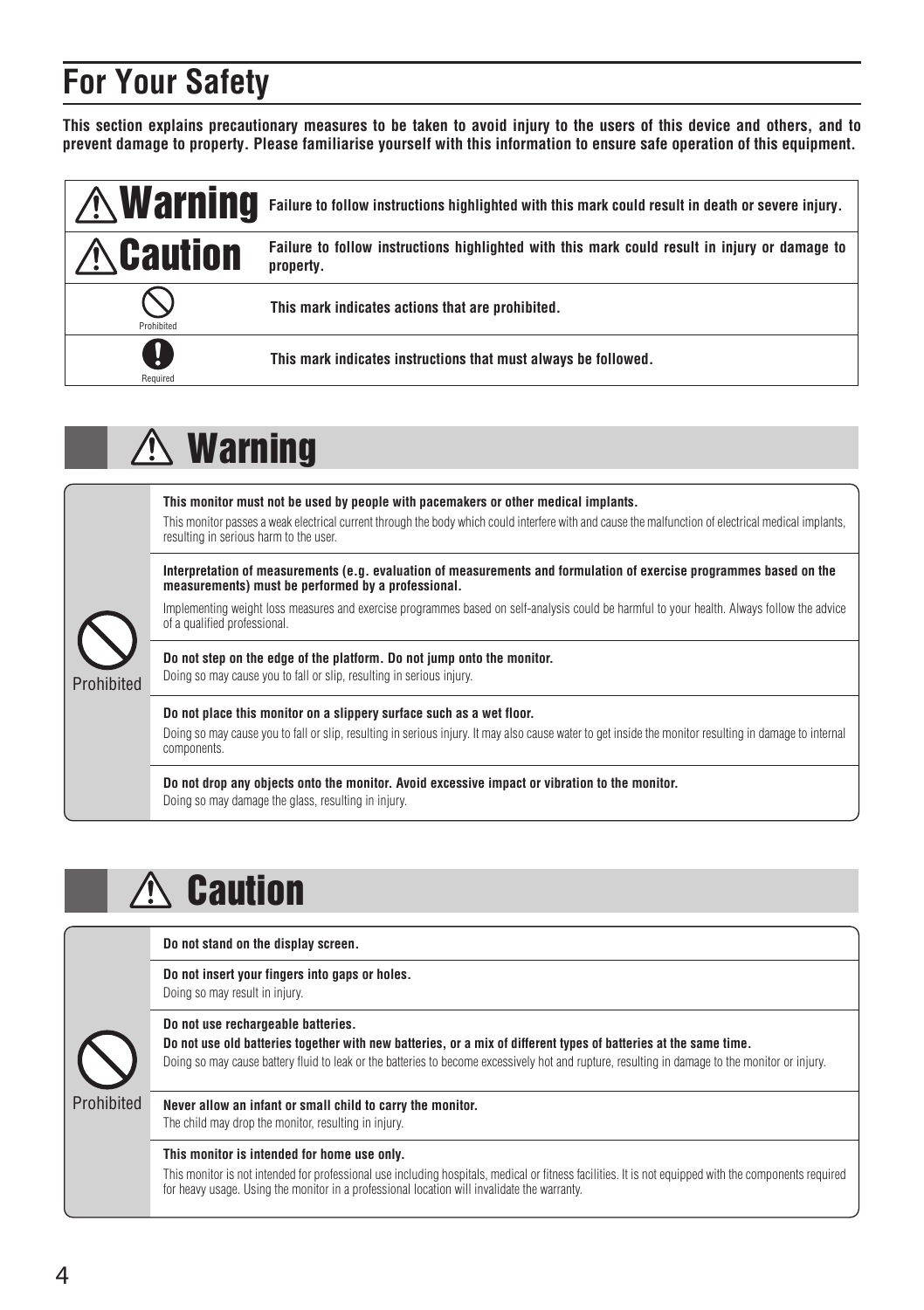|          | Place the monitor on a hard, flat surface where there is minimal vibration to ensure safe and<br>accurate measurement.                                                                                                                                                                                                                       |
|----------|----------------------------------------------------------------------------------------------------------------------------------------------------------------------------------------------------------------------------------------------------------------------------------------------------------------------------------------------|
| Required | Avoid excessive impact or vibration to the monitor.<br>Doing so may damage the monitor or cause it to malfunction, or may cause settings to be erased.                                                                                                                                                                                       |
|          | Do not use or store this monitor in the following locations.<br>Locations that are exposed to direct sunlight, near to heaters, or exposed directly to air from air conditioning units, etc.<br>Locations where there are severe temperature changes or a large amount of vibration.<br>-Locations with high levels of humidity or moisture. |
|          | Doing so may damage the monitor or cause it to malfunction.                                                                                                                                                                                                                                                                                  |
|          | Do not step on the monitor when your body is wet (immediately after a shower or bath, etc.).<br>Be sure to thoroughly dry your body and feet before using the monitor. Failure to do so may cause you to slip or fall, resulting in injury. Also, the<br>monitor cannot take accurate measurements if your body or feet are wet.             |
|          | Keep away from water.                                                                                                                                                                                                                                                                                                                        |
|          | Do not use boiling water, benzene, thinner, etc. to clean the monitor.<br>If the monitor becomes dirty, soak a soft cloth in water or neutral household detergent, wring it out thoroughly and wipe the monitor clean, then<br>use a dry cloth to wipe the monitor dry.                                                                      |
|          | Do not attempt to disassemble the monitor. Do not modify this equipment in any way.<br>Do not wash the monitor in water.<br>Do not submerge this monitor in water.<br>Doing so may damage the monitor or cause it to malfunction.                                                                                                            |
|          | Be sure to insert the batteries with the polarities $(+, -)$ in the correct position.<br>If the batteries are incorrectly inserted, battery fluid may leak and damage the floor. (If you do not intend to use this monitor for a long period of<br>time, it is advisable to remove the batteries before storage.)                            |
|          | Do not use the monitor near other products such as microwave ovens that emit electromagnetic waves.<br>Doing so may cause the monitor to malfunction, preventing accurate measurements.                                                                                                                                                      |
|          | Another person should assist persons with disabilities who may not be able to take a measurement alone.                                                                                                                                                                                                                                      |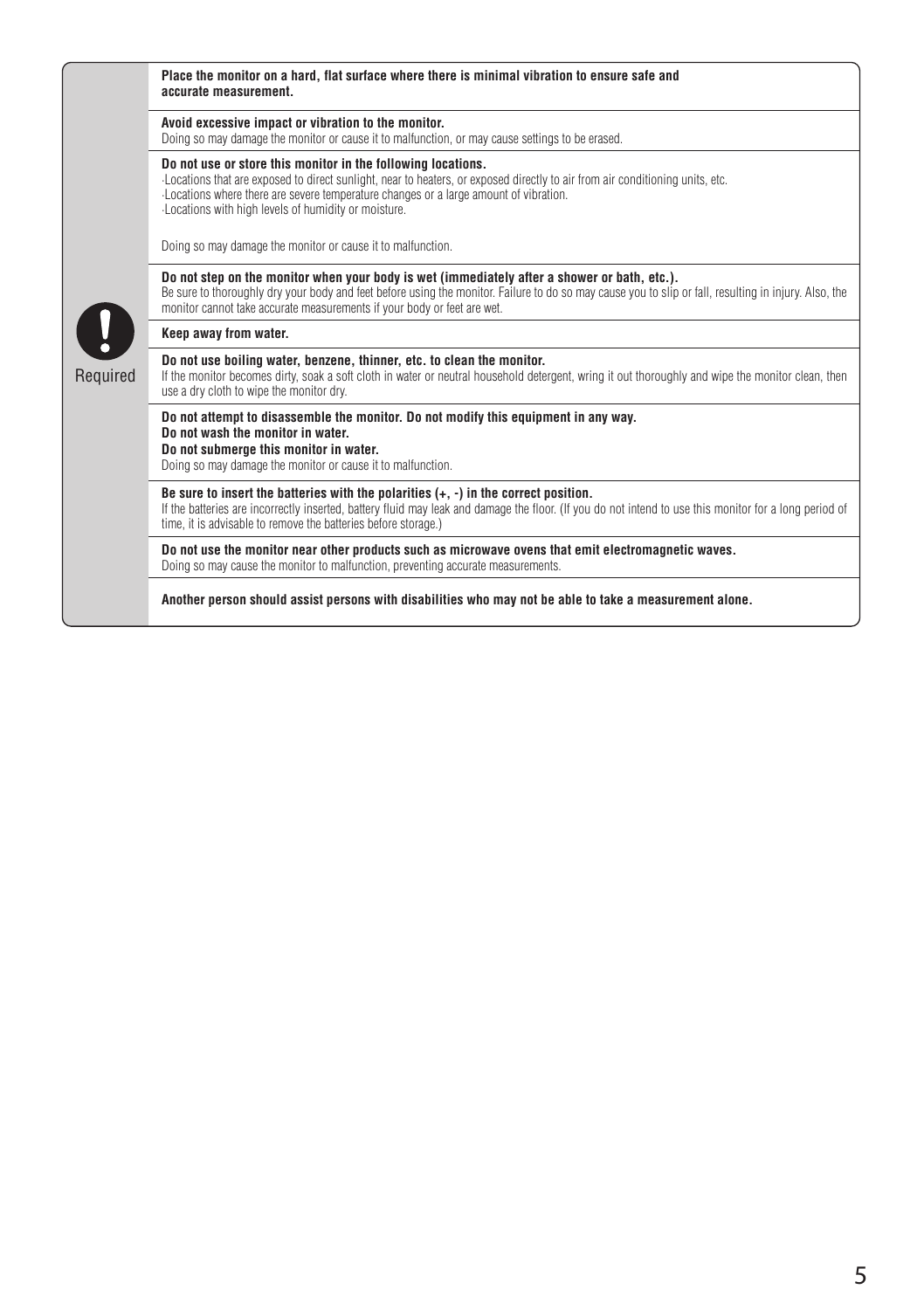### **Features and Functions**



### **Preparations Before Use**

### **Inserting the Batteries**

Open the battery cover on the back of the measuring platform. Insert the supplied AAA-batteries as indicated.

**Note:** Be sure that the polarity of the batteries is set properly. If the batteries are incorrectly positioned the fluid may leak and damage floors. If you do not intend to use this unit for a long period of time, it is advisable to remove the batteries before storage.

Please note that the included batteries from factory may have decreased energy levels over time.

### **Positioning the Monitor**

Place the measuring platform on a hard, flat surface where there is minimal vibration to ensure safe and accurate measurement.

**Note:** To avoid possible injury, do not step on the edge of the platform.

### **Handling Tips**

This monitor is a precision instrument utilizing state-of-the-art technology.

To keep the unit in the best condition, follow these instructions carefully:

- •Do not attempt to disassemble the measuring platform.
- •Store the unit horizontally, and place it so that the buttons will not be pressed accidentally.
- •Avoid excessive impact or vibration to the unit.
- •Place the unit in an area free from direct sunlight, heating equipment, high humidity, or extreme temperature change.
- •Never submerge in water. Use alcohol to clean the electrodes and glass cleaner (applied to a cloth first) to keep them shiny; avoid soaps.
- •Do not step on the platform when wet.
- •Do not drop any objects onto the platform.
- •Do not jump onto or off the unit.



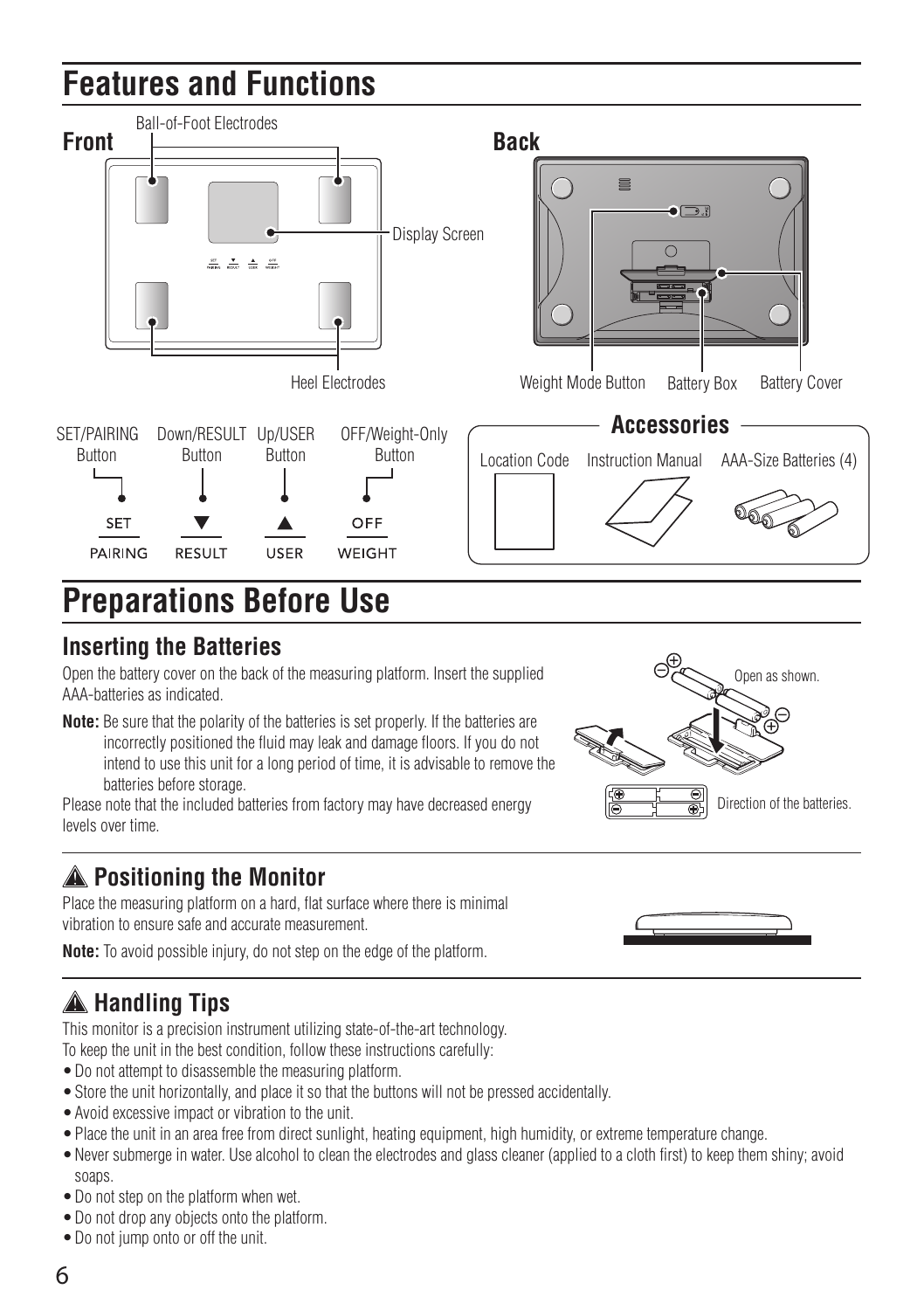#### **Changing the Weight Mode Note:** For use only with models containing the weight mode button.

You can change the weight unit by using the button on the back of the scale. Press the OFF button when the display is blank. When  $\prod_{k=1}^n$  appears in the screen, press the Weight Mode button on the underside of the unit to switch the unit in which weight is displayed.

**Note:** If weight mode is set to pounds or stone-pounds, the height programming mode will be automatically set to feet and inches. Similarly, if kilograms is selected, height will be automatically set to "cm".

### **Automatic Shut-Down Function**

The automatic shut-down function shuts off the power automatically in the following cases:

- •If you interrupt the measurement process. The power will shut down automatically within 30 seconds, depending upon the type of operation.
- •During programming, if you do not touch any of the keys or buttons within 60 seconds.
- •After you have completed the measuring process.

### **Getting Accurate Readings**



Heels centred on electrodes



Toes may overhang measuring platform

To ensure accuracy, readings should be taken without clothing and under consistent conditions of hydration. If you do not undress, always remove your socks or stockings, and be sure the soles of your feet are clean before stepping on the measuring platform.

Be sure that your heels are correctly aligned with the electrodes on the measuring platform. Don't worry if your feet appear too large for the unit - accurate readings can still be obtained if your toes overhang the platform.

It is best to take readings at the same time of day. Try to wait about three hours after rising, eating, or hard exercise before taking measurements.

While readings taken under other conditions may not have the same absolute values, they are accurate for determining the percentage of change as long as the readings are taken in a consistent manner. To monitor progress, compare weight and body fat percentage taken under the same conditions over a period of time.

**Note:** An accurate reading will not be possible if the soles of your feet are not clean, or if your knees are bent or you are in a sitting position.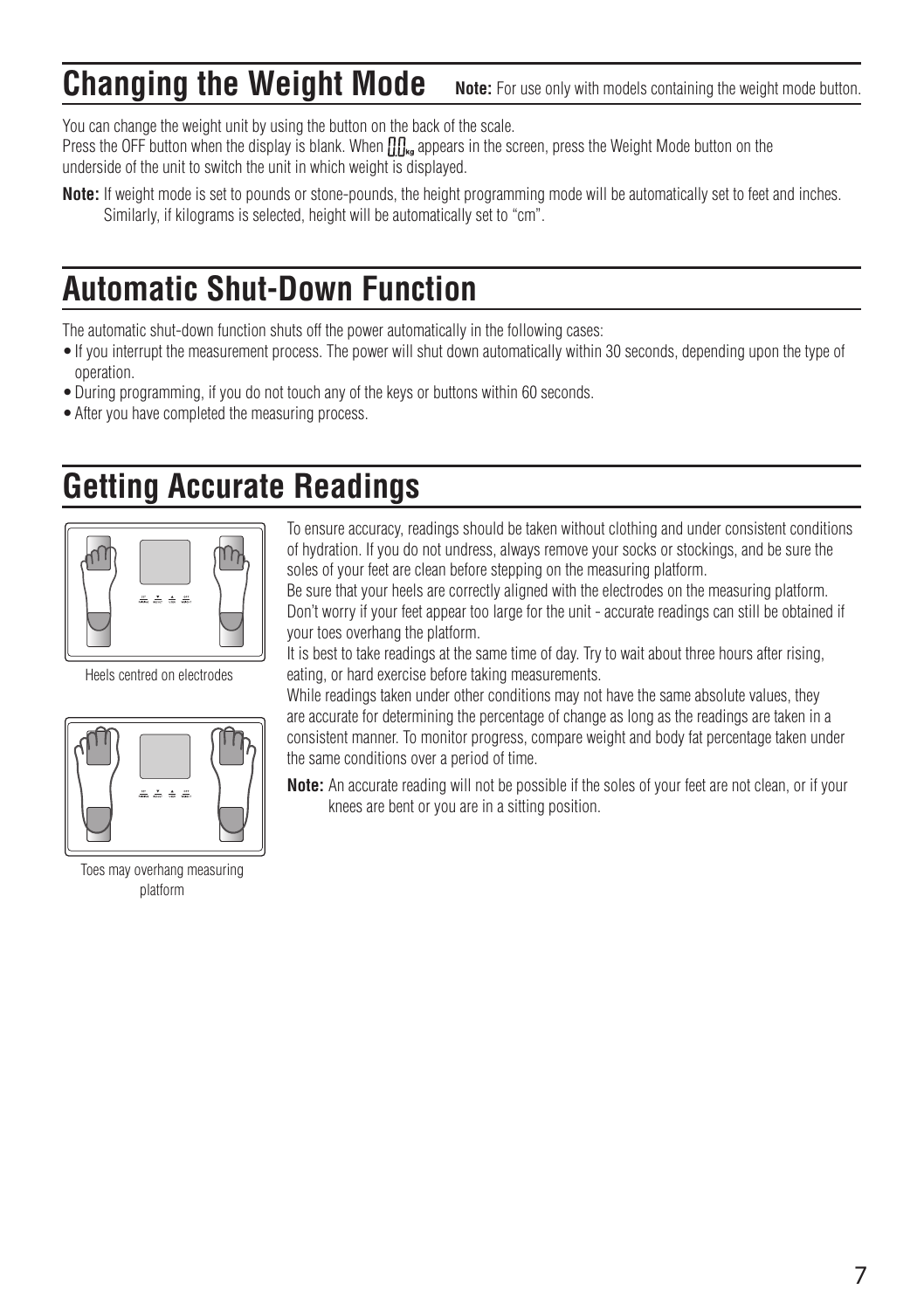### **Initial Setup (Type 1) Setup via Smartphone**

**1.** Turn the Bluetooth® setting on and download the "Health Planet" app.





#### **iPhone 4S (of higher)/AndroidTM 4.4 (or higher) \*Bluetooth Low Energy supported**

Apple, the Apple logo, and iPhone are trademarks of Apple Inc.

Google Play and the Google Play logo are trademarks of Google LLC. Android is a trademark of Google LLC.

The Bluetooth® word mark and logos are registered trademarks owned by Bluetooth SIG, Inc. and any use of such marks by TANITA Corporation is under license.

**Note:** If you are not using an app, enter settings manually in the Body Composition Monitor (P.10) before using. If you purchase a new smartphone, be sure to adjust the registration of your Body Composition Monitor accordingly.

Approximate signal range: 5 m in areas without obstructions

**2.** Launch the app. You need to register as a member to use the Health Planet app. After registering, login with your registered details.

- **3.** Select "Input Data", then select "Input from BCM". select "BC-402" in the next screen.
	- **Note:** When taking measurements while holding your smartphone, enter the weight that you want to subtract into the "Smartphone's weight" section in the dedicated app before taking measurements.
- **4.** Check the Body Composition Monitor is off, and tap the "Add Device" button. Follow the instructions in the app.
	- **Note:** Compatible apps may be changed or added, in which case screen displays and operation methods will vary accordingly. Contact tanita.asia with any questions or concerns. The screen displays and instructions may differ depending on the app

specifications.







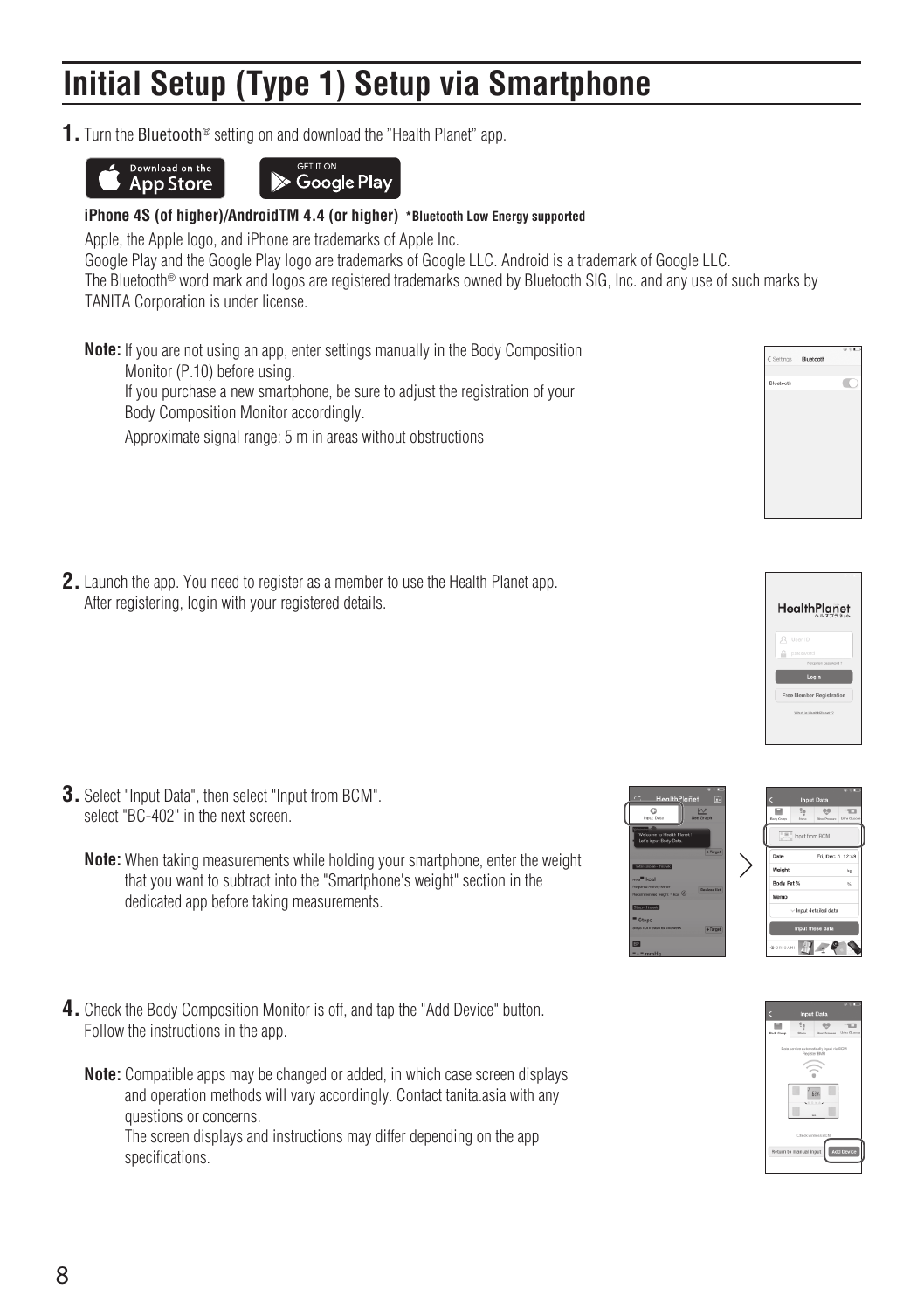- **5.** Operate the Body Composition Monitor as indicated by the app. If the Body Composition Monitor is not powered on, press and hold the SET button for 3 seconds or more, then enter your information as indicated by the app.
	- **Note:** Depending on signal strength, it may take a few seconds to connect to the Body Composition Monitor.

The  $\hat{\mathcal{F}}$  icon is lit while data is being transmitted.

To weigh yourself while holding a smartphone, first enter the amount of weight you want to subtract into "Weight of Clothing, etc." The input amount will be subtracted from your weight display.

If 0.20 kg is entered into "Weight of Clothing, etc.," the following will be displayed before a measurement is taken.

**6.** When the Body Composition Monitor is activated,  $\iiint_{\mathbf{kg}}$  is displayed.

**7.** After  $\iiint_{\mathbf{k}_0}$  is displayed, carefully step barefoot onto the measuring platform.

**Note:** Please refrain from moving during measurement.

Registration of your body monitor is completed once measurement is completed.





Display before measurement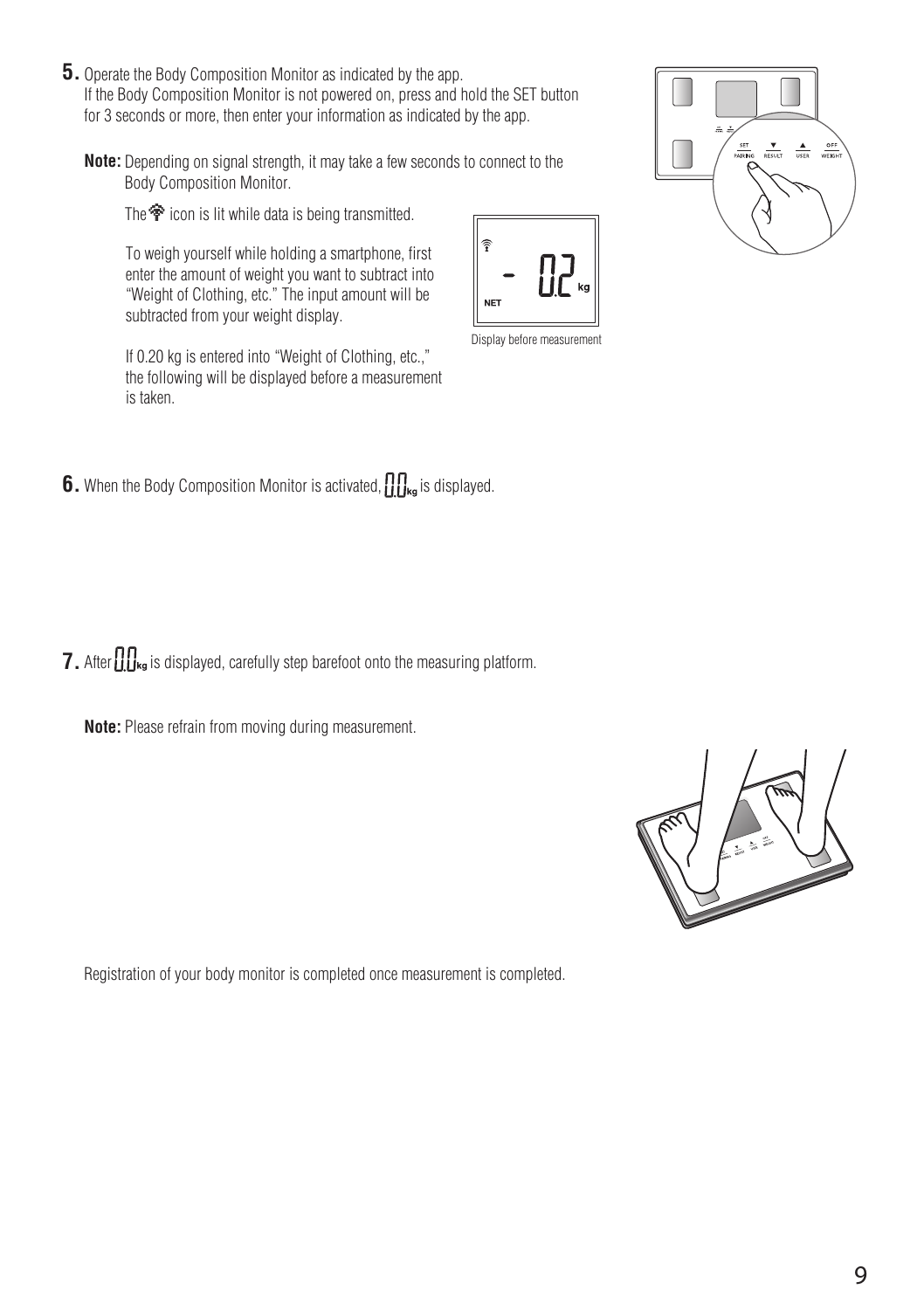### **Initial Setup (Type 2) from Body Composition Monitor**

If the BC-402 is already paired with a smartphone, the location, date and time are already set so please skip this procedure. You may begin taking measurements right away.

Different locations across the world have different gravitational pulls. These differences affect the accuracy of the weight measurement. You can obtain the most accurate weight readings by selecting the correct gravity setting on the scale according to your geographical location.

#### **1. Set your location code**

When the power is off, press the SET  $\blacktriangledown$  or  $\blacktriangle$  button. Refer to the map enclosed, and press the  $\blacktriangledown$  or  $\blacktriangle$  button to select your location code. Press the SET button to enter and save the setting.



#### **2. Set Date**

Press the  $\blacktriangledown$  or  $\blacktriangle$  button to set year and then press the SET button Set the month and date in the same way.



#### **3. Set Hour**

Press the  $\blacktriangledown$  or  $\blacktriangle$  button to set hour and then press the SET button.

#### **4. Set Minute**

Press the  $\blacktriangledown$  or  $\blacktriangle$  button to set minute and then press the SET button.

The device automatically turns off after the date and time are registered.

**Note:** 60 seconds or more of inactivity will cause automatic shut off during this process. No data will be saved as a result.

If you make a mistake or wish to turn the unit off before you complete the programming, press the OFF button to turn the unit off. Settings will not be saved in this case.

To change your location code, press and hold the OFF button for 3 seconds when the power is off, and then follow the procedure above to change your location code.

To change the date or time settings, press and hold the  $\blacktriangledown$  button for 3 seconds when the power is off, and then follow the procedure above to change the date or time settings.

You can fast-forward numbers if you keep holding down the  $\blacktriangledown$  or  $\blacktriangle$  button.

When you replace batteries, press the SET,  $\blacktriangledown$  or  $\blacktriangle$  button and then follow the above steps 2 to 4.

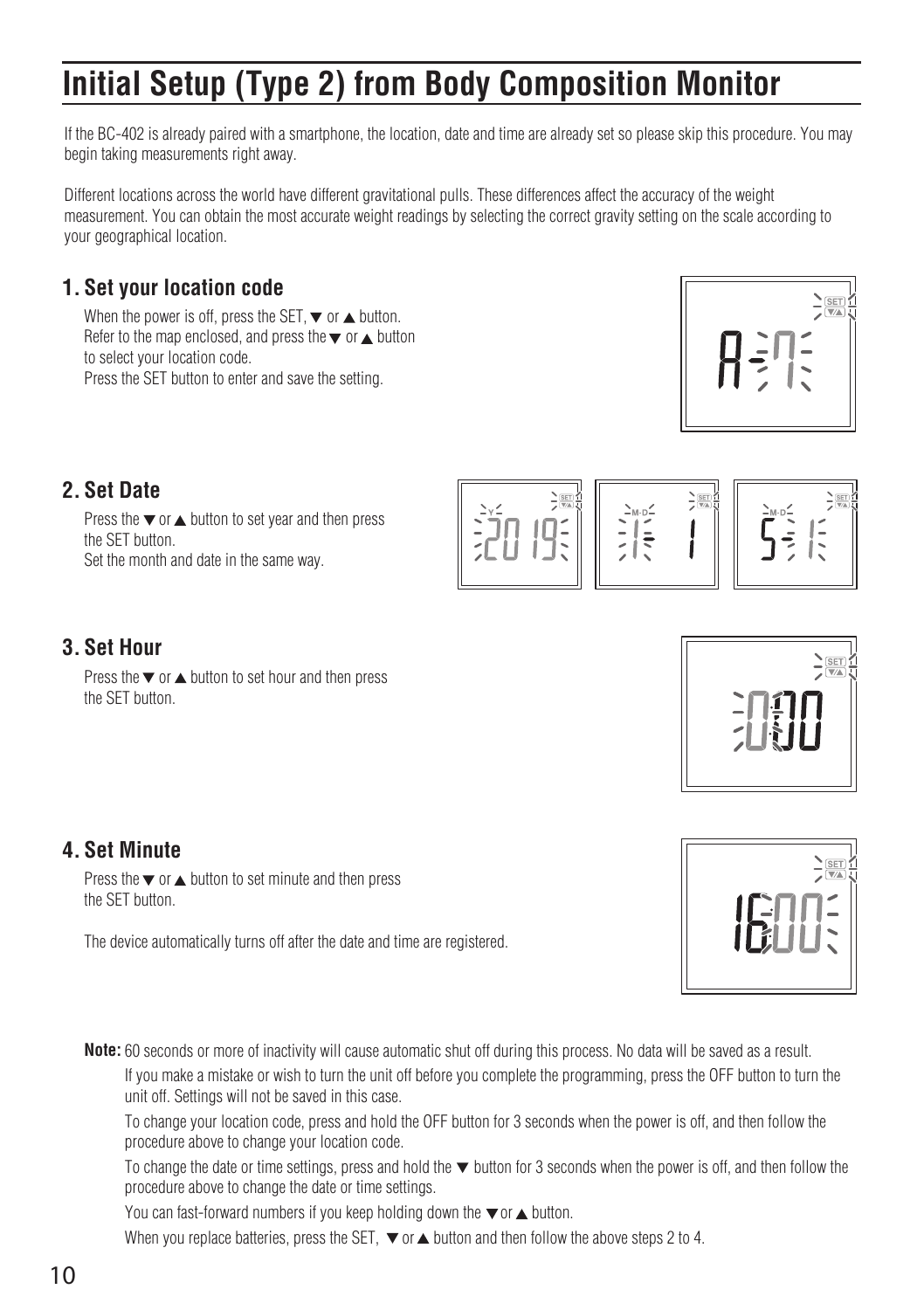**1.** When the monitor power is off, select "Input Data" in the app and then follow the instructions in the app. When  $\prod_{k=1}^n (0.0 \text{ lb}, 0.0 \text{ stlb})$  is displayed, step onto the monitor.

- **2.** Measurement data is automatically sent to the smartphone. If there is unsent data stored on the monitor, that data is also sent to the smartphone.
	- **Note:** When taking measurements while holding your smartphone, enter the weight that you want to subtract into the "Smartphone's weight" section in the dedicated app before taking measurements.

The weight that you entered to be subtracted from your weight is displayed.

The "Smartphone's weight" can be entered up to -2.0 kg (-4.4 lb, -4 lb).

The maximum weight (weighing capacity) is reduced by the amount entered for the "Smartphone's weight".

#### **If you do not have your smartphone when taking measurements.**

Simply step onto the monitor. The auto-recognition feature will automatically recall your personal data. Your monitor will store up to 10 sets of measurements. Saved data is sent to the smartphone together with new measurements the next time the smartphone is connected to the monitor when taking measurements.

**Note:** Up to 10 measurements can be stored in the device per ID number. Each new data entered after this amount causes the oldest data to be deleted. will notify you if pairing is complete and there is unsent data.





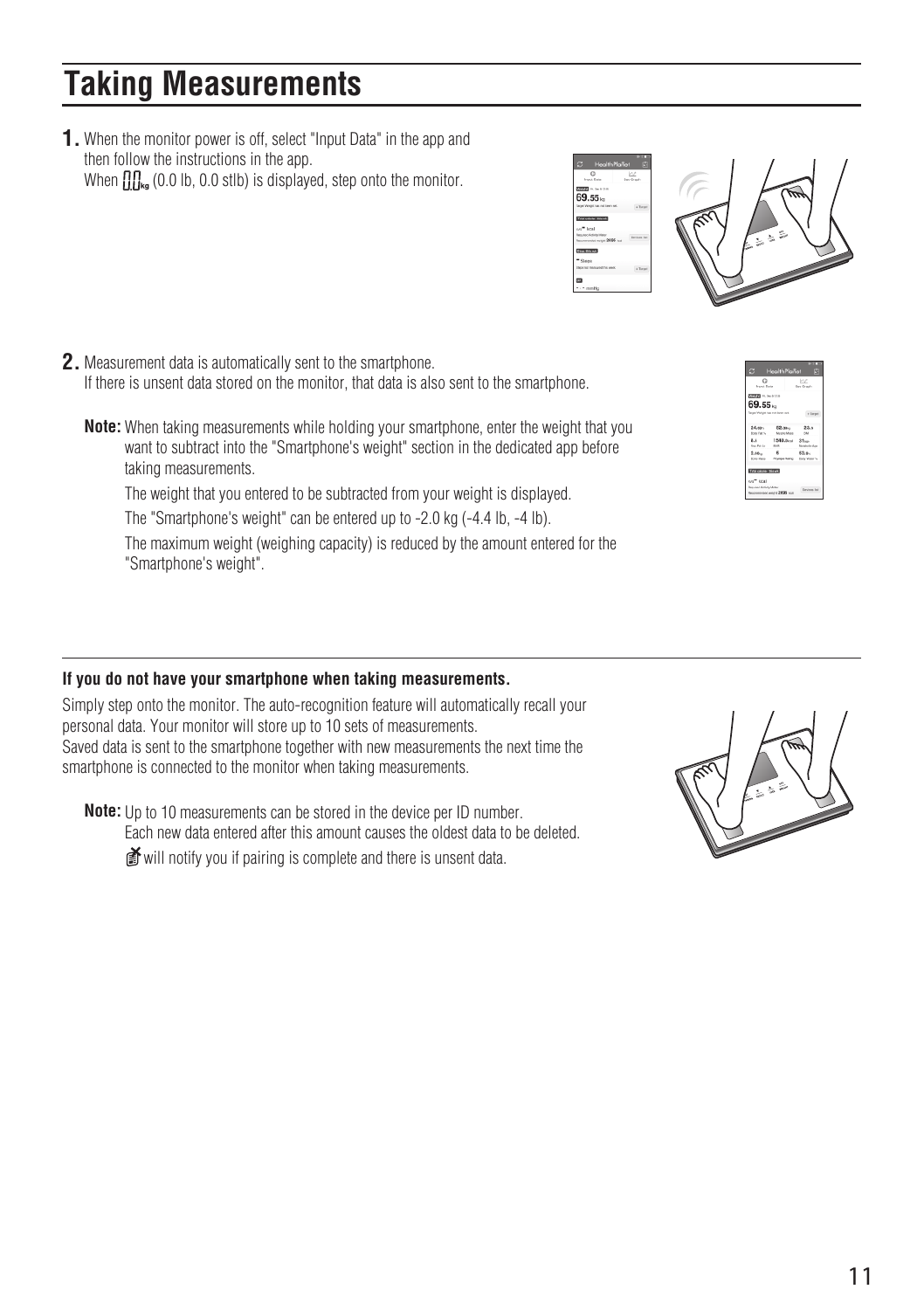### **Setting and Storing Personal Data in Memory**

The unit can be operated only if data has been programmed into one of the personal data memories.

#### **1. Turn on the Power**

Press the SFT button to turn on the unit.

The unit will beep to confirm activation, the Personal data number will be displayed, and the display will flash.

**Note:** If you don't operate the unit for 60 seconds after the unit has been turned on, the unit will turn off automatically. If you make a mistake or want to turn the unit off before you have finished programming it, press the OFF button to force quit.

#### **2. Select a Personal data Number**

Press the  $\blacktriangledown$  or  $\blacktriangle$  button to select a Personal data number (1, 2, 3, 4 and 5). Once you reach the Personal data number you wish to use, press the SET button. The unit will beep once to confirm.

|  | SET<br>TVA<br>× |
|--|-----------------|
|--|-----------------|

#### **3. Set your Birthday**

Set the date of your birthday (Year/Month/Day) using the  $\blacktriangledown$  or  $\blacktriangle$  button. Press the SET button to confirm at each programming. The unit will beep once to confirm.

**Note:** Year settings can be configured from 1900 onwards.



#### **4. Select Female or Male**

Use the  $\blacktriangledown$  or  $\blacktriangle$  button to scroll through Female ( $\blacktriangle$ ) or Male ( $\blacktriangledown$ ). Female/Athlete ( $\blacktriangle$  $\blacktriangledown$  $\blacktriangledown$ ) and Male/Athlete ( $\bullet\bullet\bullet$ ) settings, then press the SET button. The unit will beep once to confirm.

Who should use Athlete Mode?

Adults aged 18 years and over who either:

- ・Train or exercise for 12 hours or more a week and have been doing so for at least six months.
- ・Are body builders.
- ・Are professional athletes who want to monitor their progress at home.
- ・Have a lifetime history of fitness and who used to do more than 12 hours a week but do less now.

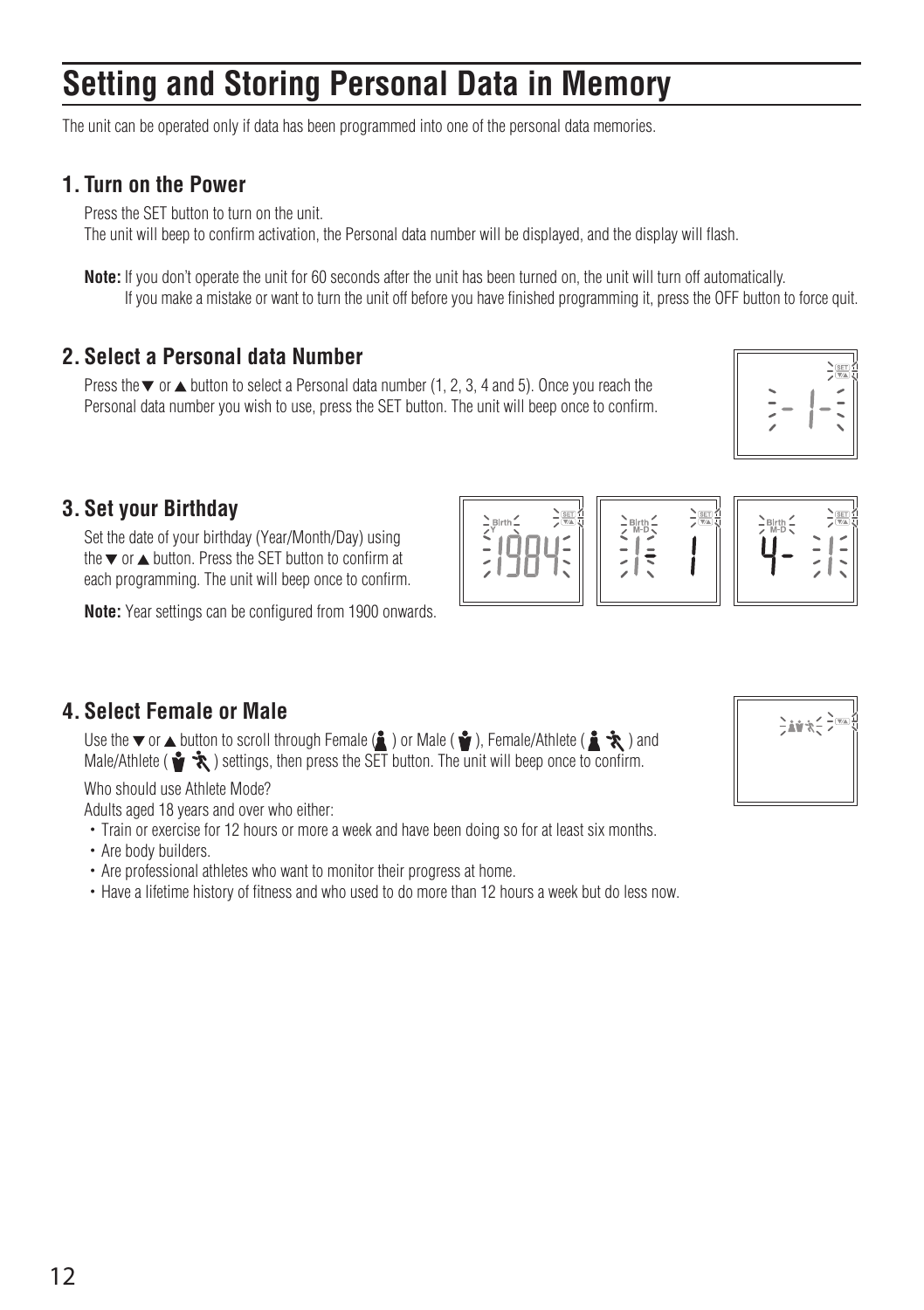The display defaults to 170 cm (5' 7.0") (range of height is from 90 cm  $-$  220 cm or 3' 0.0"  $-$  7' 3.0"). Use the  $\blacktriangledown$  or  $\blacktriangle$  button to specify Height and then press the SET button. The unit will beep once to confirm, and then the display shows  $\prod_{k=1}^{\infty}$  and is ready for measurement.

### **6. Measuring your weight and body fat**

Step onto the scale after  $\iint_{\mathbf{k_0}}$  is shown on the display within 60 seconds. **Do not step off until "oooo" disappears.** The readings will be shown for 40 seconds. The unit will then shut off and the readings will be stored in the memory.



Note: If you step onto the scale before  $\prod_{k=1}^n$  appears the display will show  $\epsilon$ r and you will not obtain a reading. Furthermore, if  $\gamma$  you do not step onto the measuring scale within about 60 seconds after  $\prod_{k=1}^{\infty}$  appears, the power is shut-off automatically. Please try the setting and storing personal data process again.

### **Warning**

Do not use the body fat reading feature of this product if you have a pacemaker or other implanted electronic medical device.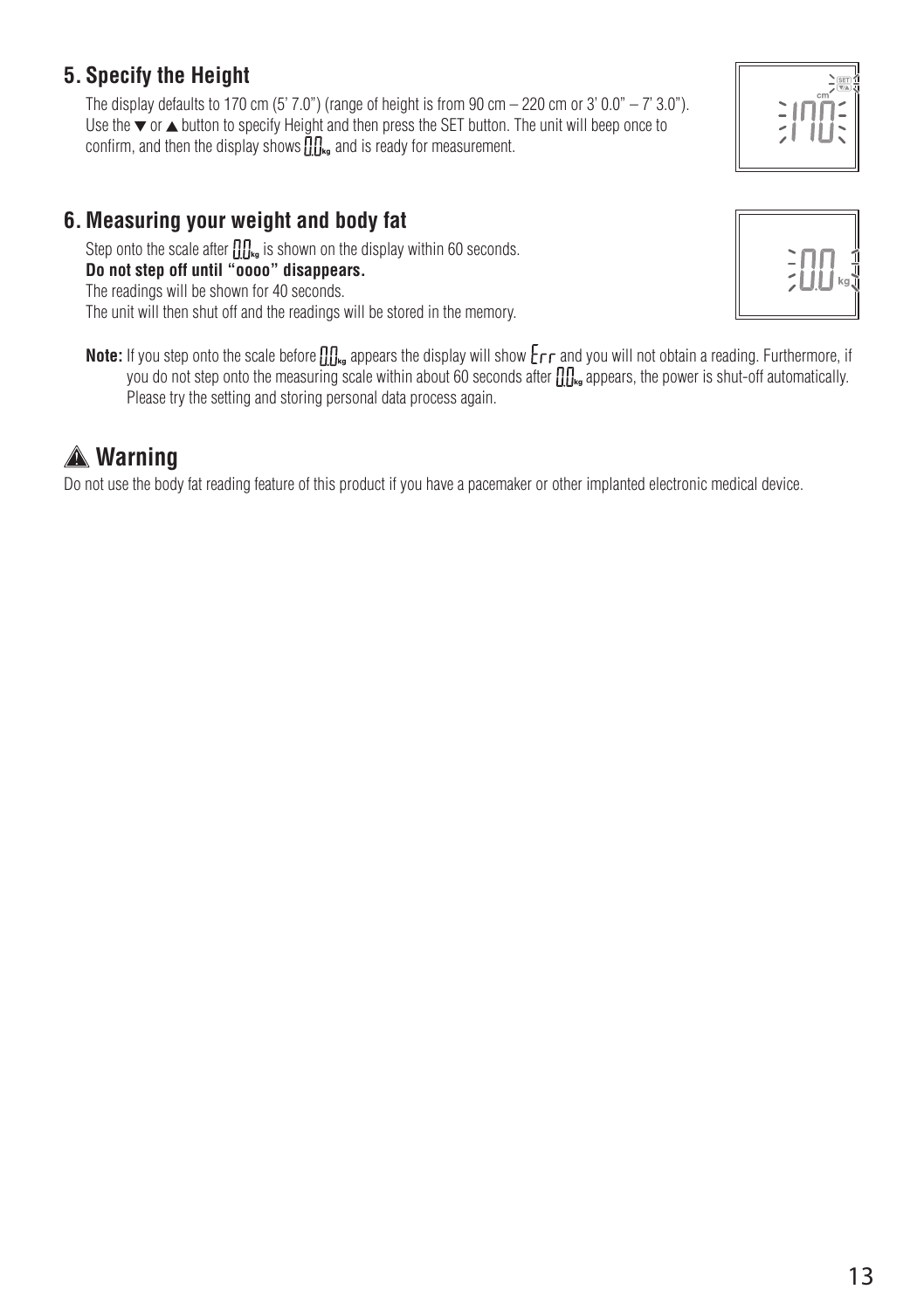### **Taking Weight and Body Fat Readings**

After programming your personal data you are ready to take a reading.

#### **1. Step onto the scale**

Step onto the scale while the scale is off, the scale turns on automatically and starts measuring.

#### **2. Get Your Readings**



After the measurement is taken, readings will be automatically displayed in the order listed below.

After the last result reading is displayed, the weight reading will again appear, then the unit will automatically shut off.

The user may use the  $\blacktriangledown$  button to scroll through the different results.

For advanced scrolling, the user may press and hold the  $\blacktriangledown$  button until the required reading is displayed. Release the button to view the result and readings will appear for 40 seconds before the unit automatically shuts off.

#### **Note: Do not step off until " 3-3/C-C " disappears.**

#### **If the wrong personal number appears on the display**

You can change the personal number by using the  $\blacktriangle$  button.

Press the  $\triangle$  or  $\nabla$  button until your personal number and profile appears.

After you select your correct personal number and press the SET button, the display will show your correct readings automatically. The results will be stored in the memory under your personal number.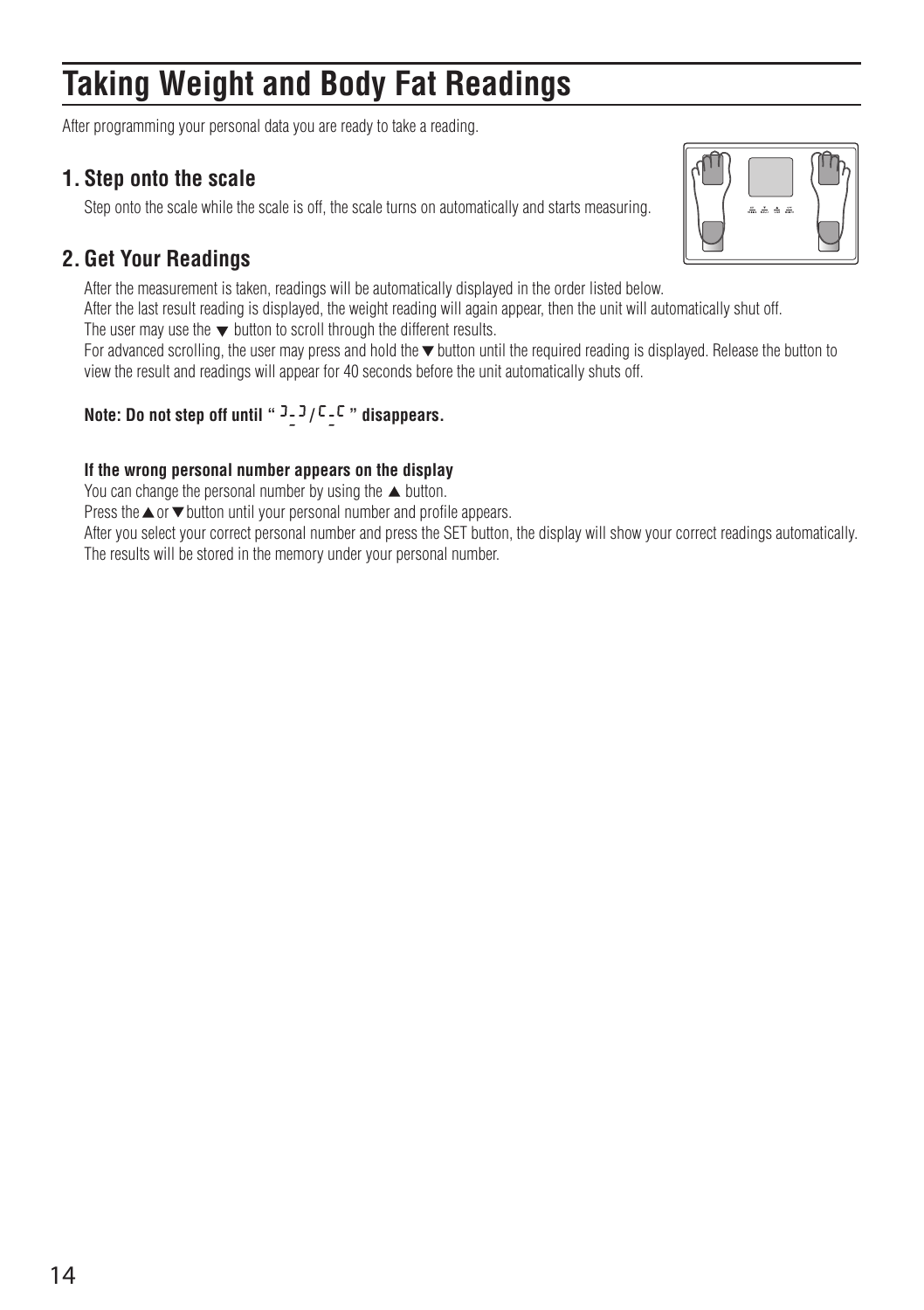

|                                       | -     |           |         | ⊕            |               | $^{\mathrm{+}}$ |
|---------------------------------------|-------|-----------|---------|--------------|---------------|-----------------|
| <b>Body Fat Percentage Assessment</b> | Under | Standard- |         | Standard $+$ | Over          | <b>Obese</b>    |
| <b>Muscle Mass Assessment</b>         | Under |           | Average |              | Hiah          |                 |
| <b>Bone Mass Assessment</b>           | Under | Standard- | Average |              | Hiah          |                 |
| <b>Visceral Fat Level Assessment</b>  |       |           | Average |              | Slightly high | High            |
| <b>BMR Assessment</b>                 | LOW.  |           | Average |              | Hiah          |                 |

 $\uparrow \rightarrow \downarrow$  Arrows indicate the trend compared to the previous time that a measurement was taken.

**Note:** For children (age 5-17), the monitor only displays weight, BMI, Body Fat %, muscle mass and bone mass.

For children (age 4 or less), the monitor only displays the weight.

"Err" is displayed if the body fat percentage exceeds the measurable range.

You can use the ▼ button to scroll through the results.

Press and hold the ▼ button for fast scrolling. After reading the results that you want to see, release the button to see the rest of the results.

Press the OFF button to cancel measurement or turn the power off.

Do not move the monitor for approximately 3 seconds after taking measurements and stepping off.

To prevent accidents such as falling off the monitor, always step off the monitor before operating the buttons.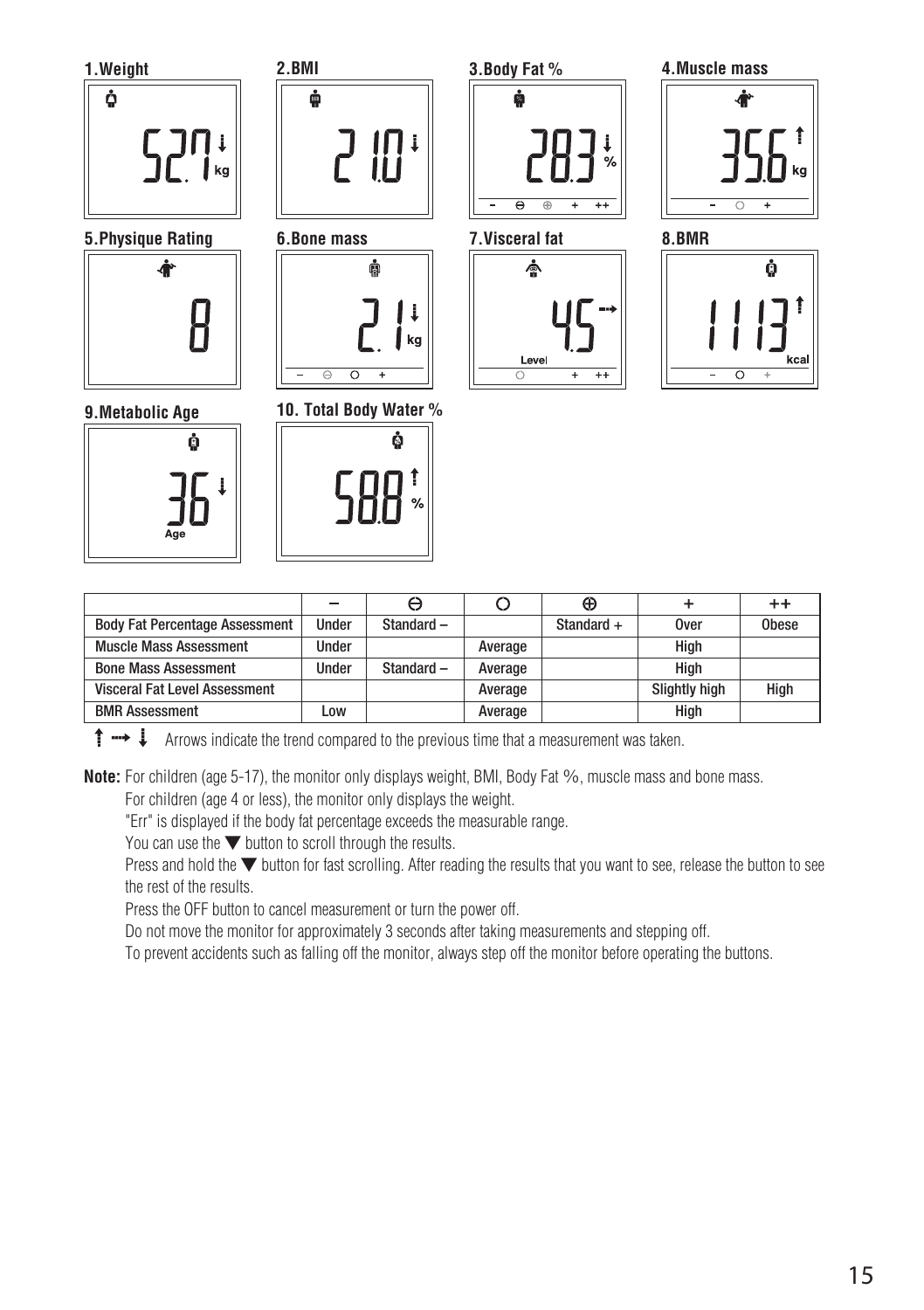### **Programming the Guest Mode**

Guest mode allows you to program the unit for a one-time use without reading a personal data number.

Press the  $\triangle$  button to activate the unit. Press the  $\nabla$  or  $\triangle$  button to select  $-\Pi$ -. Press the SET button. Then follow the steps: Set the age, gender (male/female/male athlete/female athlete) and height. Step onto the scale after  $\iint_{\mathbf{k}_0}$  is shown on the display. Your weight will be shown first, continue standing on the scale until the body fat % reading is shown on the display. The reading will be shown for 40 seconds.

#### **Note: Do not step off until "oooo" disappears.**

**Note:** If you step onto the scale before  $\Pi\mathbb{L}$  appears the display will show  $\mathsf{F}_{\mathsf{C}}\mathsf{F}$  and you will not obtain readings.

### **Taking Weight Measurement Only**

Press the OFF button. Step onto the scale after  $\prod_{k=1}^n S_k$  is shown on the display. The body weight value will appear. The display will light for about 20 seconds, and then the power will automatically turn off.

### **Changing Personal Data**

- **1.** When the power is off, press the SET button.
- **2.** Press the  $\blacktriangledown$  or  $\blacktriangle$  button to select a personal data number (1, 2, 3, 4 and 5). Once you reach the personal data number you wish to use, press the SET button. The unit will beep once to confirm.
- **3.** Follow the steps as listed on P.12 to change your personal data.

**Note:** If you change the birthday and/or gender, the unit will show  $\iint_R f$ . If you select  $4F_5$  using the  $\bullet$  or  $\bullet$  button and pressing the SET button to confirm, the existing personal data will be deleted. If you select  $\eta \rho$  using the  $\blacktriangledown$  or  $\blacktriangle$  button and pressing the SET button to confirm, no new data will be saved (existing data will be unchanged) then the unit will shut off.

### **Erasing Personal Data**

- **1.** When the power is off, press and hold the SET button.
- **2.** Press the  $\blacktriangledown$  or  $\blacktriangle$  button to select a personal data number (1, 2, 3, 4 and 5). Once you reach the personal data number you wish to use, press the SET button for more than 3 seconds. The unit will beep once to confirm.  $\iint_{\mathcal{L}}$  is displayed.
- **3.** Select  $\frac{11}{2}$  using the  $\blacktriangledown$  or  $\blacktriangle$  button.
- **4.** Press the SET button.





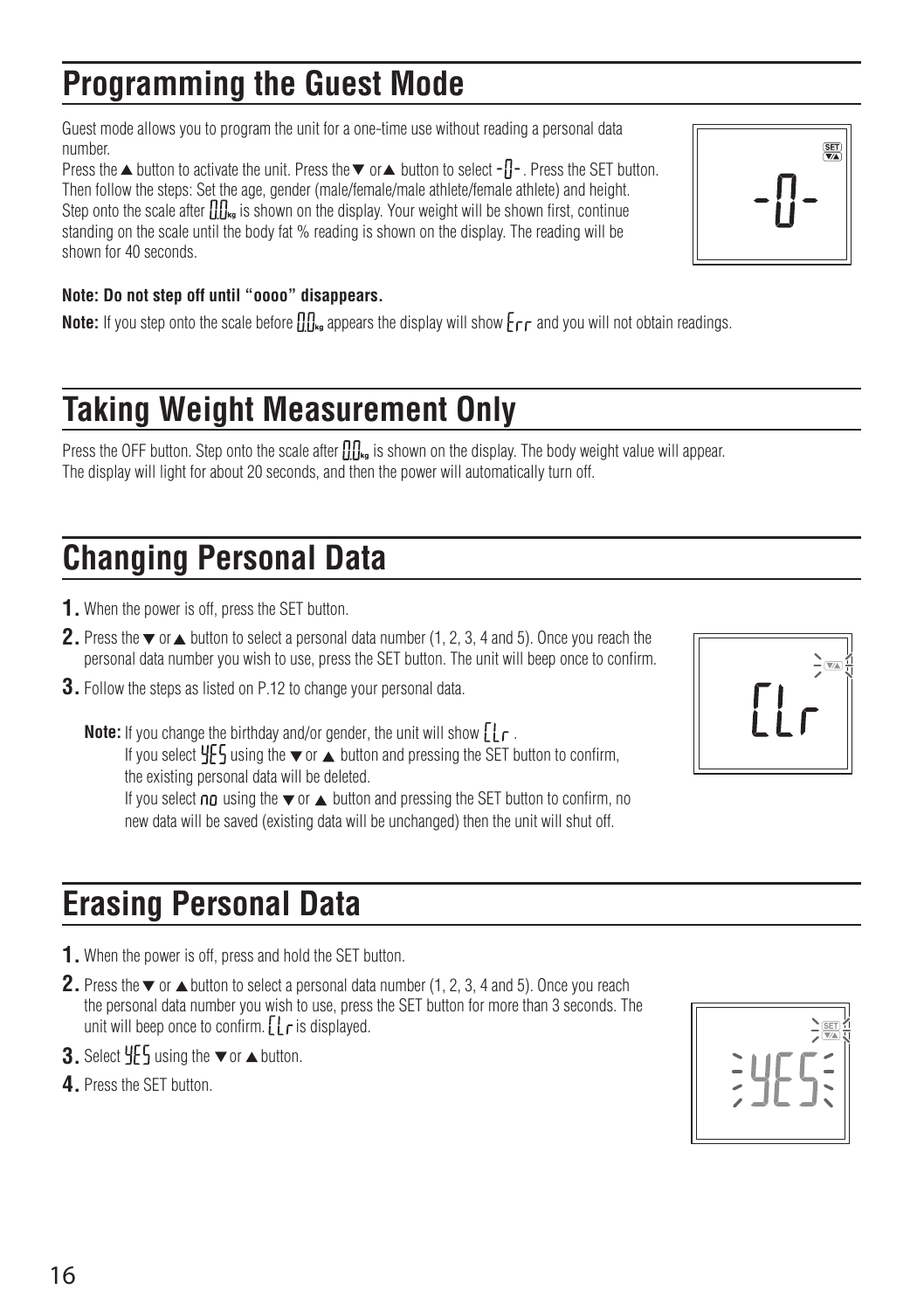### **Troubleshooting**

#### **If the following problems occur …then…**

**• A wrong weight format appears followed by kg, lb, or st-lb.** Refer to "Changing the weight mode" on P.7.

#### **• appears on the display, or all the data appears and immediately disappears.**

Batteries are low. When this message appears, be sure to replace the batteries immediately, since weak batteries will affect the accuracy of your measurements. Change all the batteries at the same time with new AAA-size batteries. **Note:** Your settings will not be erased from the memory when you remove the batteries.

#### • Fee appears while measuring.

Please stand on the platform keeping movement to a minimum. The unit cannot accurately measure your weight if it detects movement.

When the Body Fat % is more than 75%, readings cannot be obtained from the unit. When the BMI is less than 5, readings cannot be obtained from the unit.

**• The Body Fat Percentage measurement does not appear.**

Your personal data has not been programmed. Follow the steps on P.12. Make sure socks or stockings are removed, and the soles of your feet are clean and properly aligned with the guides on the measuring platform.

 $\cdot$  *n* appears while measuring.

Reading cannot be obtained if the weight capacity is exceeded.

**• appears on the display.**

Did you step onto the Body Composition Monitor before  $\prod_{k=1}^n$  was displayed?

**•** Frrh is displayed.

Please set the correct date and time.

When not in use, the Body Composition Monitor will periodically calibrate in preparation for the next weighing. If the unit has been stored horizontally, with items placed on top or moved from one location to another, select your personal data number as explained on p.12 prior to taking your measurement.

### **Cannot connect my smartphone to the Body Composition Monitor**

#### •  $\lceil r \rceil$  or  $\lceil r \rceil$  appears on the display

Are batteries inserted correctly in the Body Composition Monitor?

Are the batteries running low?

Are the smartphone and body composition meter within communication range?

The communication range for The Body Composition Monitor is 5 m in an unobstructed location.

Is the "Bluetooth" setting in the smartphone "Settings" turned on?

#### •  $F \cap P$  appears repeatedly.

 Delete the pairing information from "Settings" > "Bluetooth" on the smartphone, and pair the smartphone with the Body Composition Monitor again.

#### • *trll* appears repeatedly.

 Delete the pairing information from "Settings" > "Bluetooth" on the smartphone, and pair the smartphone with the Body Composition Monitor again.

#### **•**  $F_f$  **appears on the display**

Remove and replace the batteries from the Body Composition Monitor, and set the date and time again.

#### **• The date and time settings have been changed**

 When using the Body Composition Monitor linked with a smartphone, the date and time settings on the Body Composition Monitor are overwritten with those from the smartphone.

#### **• The "Input Data" button in the app does not work**

Is the "Bluetooth" setting in the smartphone "Settings" turned on?

 Linking between the app and the Body Composition Monitor is only enabled when the Body Composition Monitor is turned off. Check that the power of the Body Composition Monitor is turned off and try again.